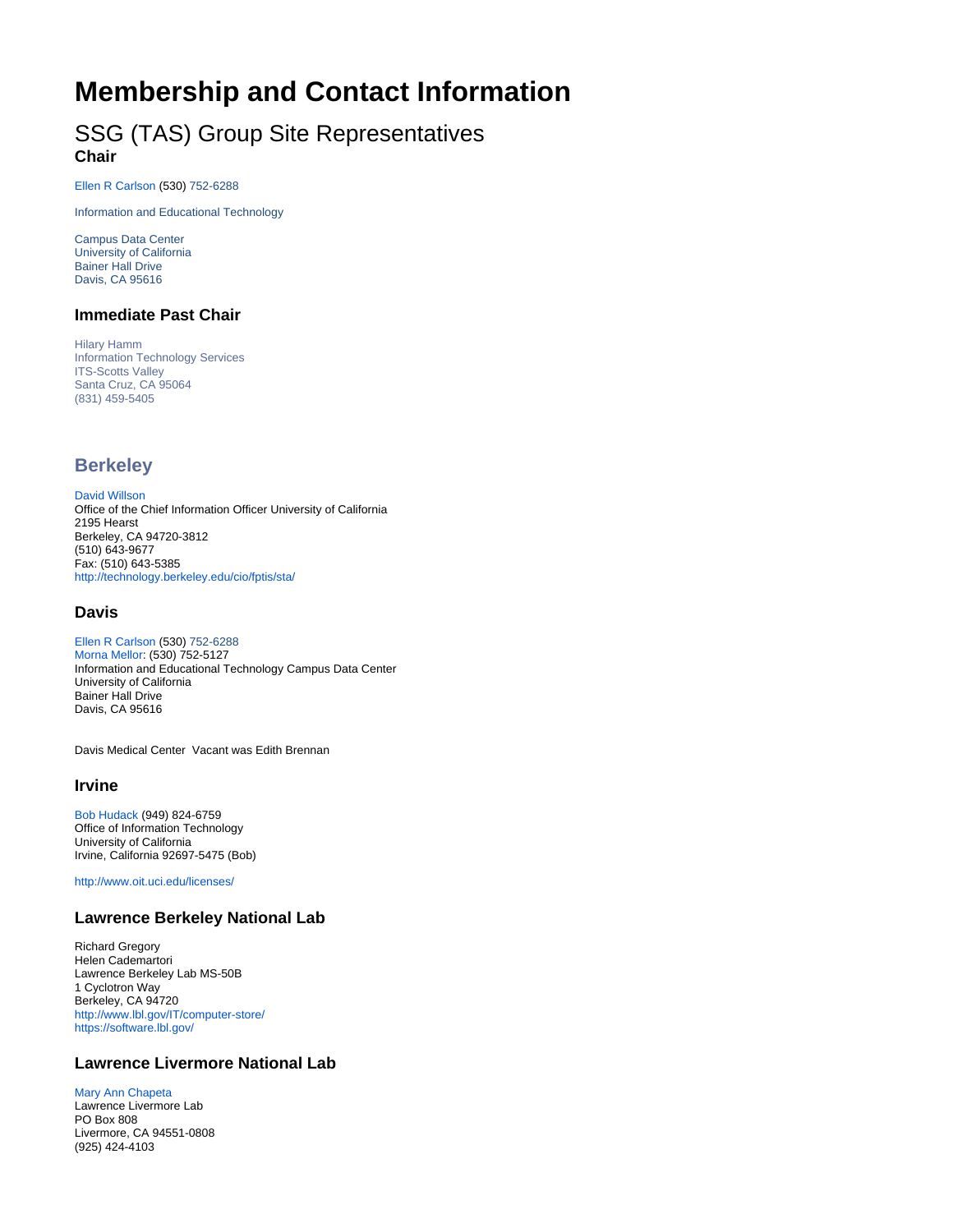## **Los Alamos National Lab**

[Shirley Grider](mailto:sgrider@lanl.gov) (505) 667-9352

#### **Los Angeles**

[Suzanne Stinson](mailto:sstinson@oit.ucla.edu) (310) 825-7402 UCLA Software Central Office of Information Technology University of California 5308 MSA, Box 951557 Los Angeles, CA 90095-1557 <http://www.softwarecentral.ucla.edu/>

#### **Merced**

Ken Masso Jose Magana University of California, Merced 5200 North Lake Road, Merced, CA 95343 <http://it.ucmerced.edu/>

#### **Riverside**

[R](mailto:Michelle.Tabula@ucr.edu)ichard Ybarra (951) 827-6562 Information Technology Solutions University of California Riverside, CA 92521 <http://sitelicense.ucr.edu>

## **San Diego**

[Wade Blomgren](mailto:wblomgren@ucsd.edu) (858) 534-4067 Assistant Director UCSD Department 0110 Academic Computing & Media Services 9500 Gilman Drive La Jolla, CA 92093-0110 <http://software.ucsd.edu/>

## **San Francisco**

Joanne Hiratsuka Petersen MBA, CPSM Strategic Sourcing Manager - IT Supply Chain Management UC San Francisco 1855 Folsom, Suite 304 San Francisco, CA 94143-0910

## **Santa Barbara**

[Sherene Strobach](mailto:sherene@lsit.ucsb.edu) (805)450-7717 Letters & Science Information Technology SSMS 1115, mail code 4100 Santa Barbara, CA 93106-4100 <http://software.ucsb.edu>

## **Santa Cruz**

Hilary Hamm (831) 459-5405 Software License Coordinator Information Technology Services **ITS-Scotts Valley** Santa Cruz, CA 95064 Fax: (831) 459-3808 <http://its.ucsc.edu/software>

# **Office of the President**

Steven R. Pease